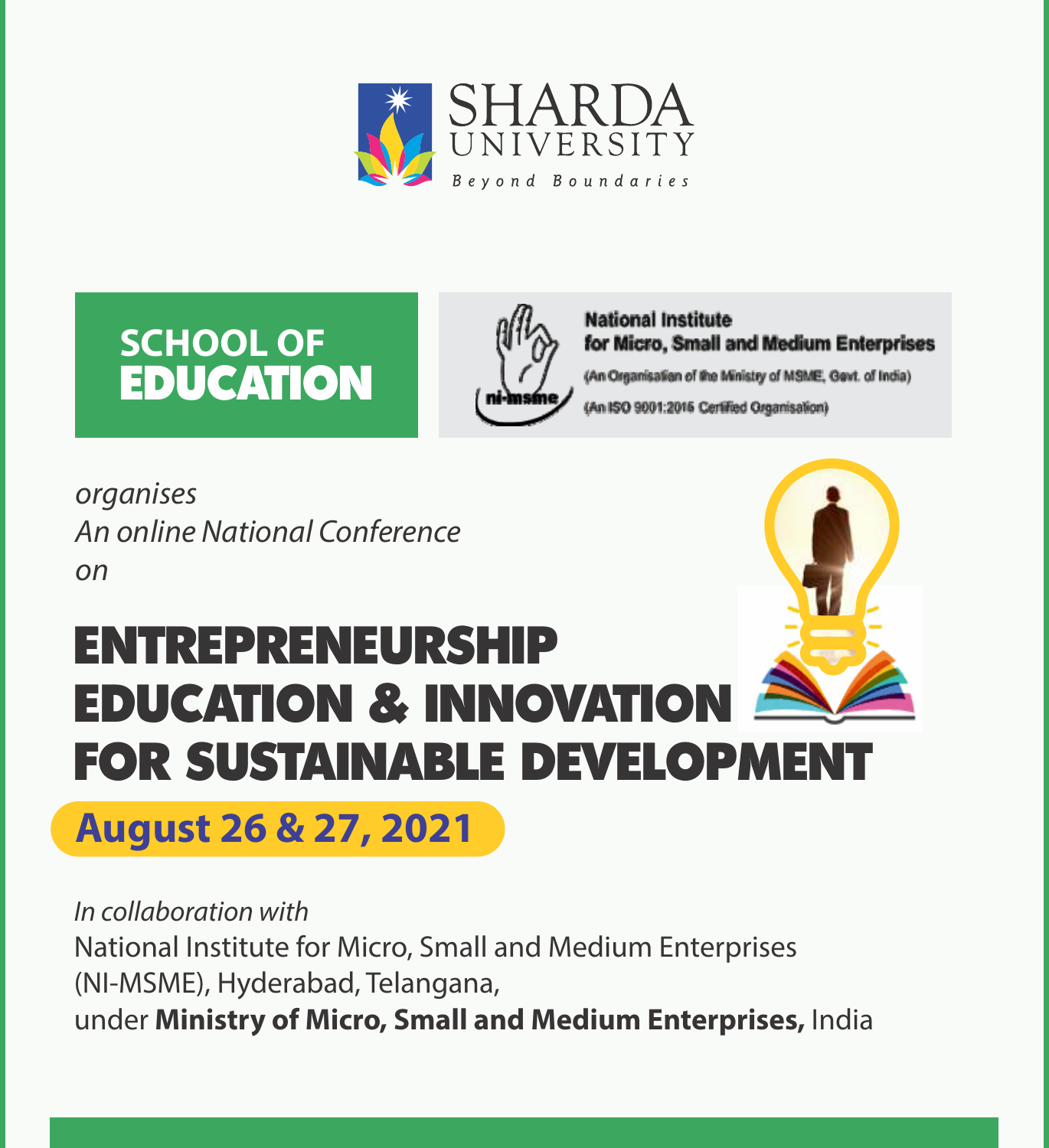#### **ABOUT SHARDA UNIVERSITY**

Sharda University is a leading educational institution based out of Greater Noida, Delhi NCR. A venture of the renowned Sharda Group of Institutions (SGI), The University has established itself as a high-quality education provider with prime focus on holistic learning and imbibing competitive abilities in students.

The University is approved by UGC and prides itself in being the only multi-disciplinary campus in the NCR, spread over 63 acres and equipped with world class facilities. Sharda University promises to become one of the India's leading universities with an acknowledged reputation for excellence in research and teaching. With its outstanding faculty, world class teaching standards, and innovative academic programmes, Sharda intends to set a new benchmark in the Indian education system.

#### **ABOUT SCHOOL OF EDUCATION**

SOE is an intellectually vibrant community that impacts students' educational and social development along with educators' professional development. The distinct programs offered at SOE come with a blend of theory and practical opportunities. Educators are equipped to become agents of change in their schools, and in local and global communities. The curriculum at SOE is in line with the global trends regarding student-teacher education that facilitates a deep understanding of global competitiveness, academic strength, hands-on learning of teaching skills and first-hand experience of the school environment and work culture. The faculty is committed to the best practices, active learning and student-centered pedagogy. They not only teach content, but they model it as well by building relationships with students.

#### **AIM OF THE CONFERENCE**

The conference aims to bring together leading researchers, academicians, students, research scholars, and industry professionals to exchange and share their experiences and research results on all aspects of Entrepreneurship Education and Innovation. It also provides a premier interdisciplinary platform for researchers, practitioners, and educators to present and discuss the most recent innovations, trends, and concerns as well as practical challenges encountered and solutions adopted in the fields of Entrepreneurship Education and Innovation.

#### **ABOUT THE CONFERENCE**

School of Education, Sharda University is organising this Conference in collaboration with (NI-MSME) National Institute for Micro, Small and Medium Enterprises, Hyderabad to raise awareness about the importance of entrepreneurship education for developing the skills to solve economic challenges. Also, it will increase understanding about current approaches, build the mindset for acceptance of entrepreneurship's rightful role in education. This initiative will provide a platform for action towards mainstreaming entrepreneurship at all levels of education. Moreover, it intends to promote the growth of indigenous entrepreneurial ecosystems networked to other globalized economies for sustainable development. It is the premier interdisciplinary platform for the presentation of new advances and research results in the fields of Entrepreneurship Education and Innovation. The conference will bring together leading academic scientists, researchers and scholars in the domain of interest from around the country.

#### **CONFERENCE SUB-THEMES**

- **Philosophy of Entrepreneurship**
- **Academic Entrepreneurship**
- **Entrepreneurship Education and Training**
- **Teacher as an enabler in Entrepreneurial classrooms**
- **Social and civic Entrepreneurship Education**
- **Pedagogical Theories in Entrepreneurship Education**
- **Online and Blended learning Approaches**
- **Innovations in assessment**
- **Values and Ethics of Entrepreneurship Education**
- **Gender perspectives in Entrepreneurship Education**
- **Entrepreneurial universities & Student incubator initiatives**
- **Entrepreneurship Education policy**
- **Case studies in Entrepreneurship Education**

#### **TARGET AUDIENCE**

This Conference would be of particular benefit to:

Academicians, Research Scholars, Students, Entrepreneurs, Scientists, Industry Professionals & Policy makers.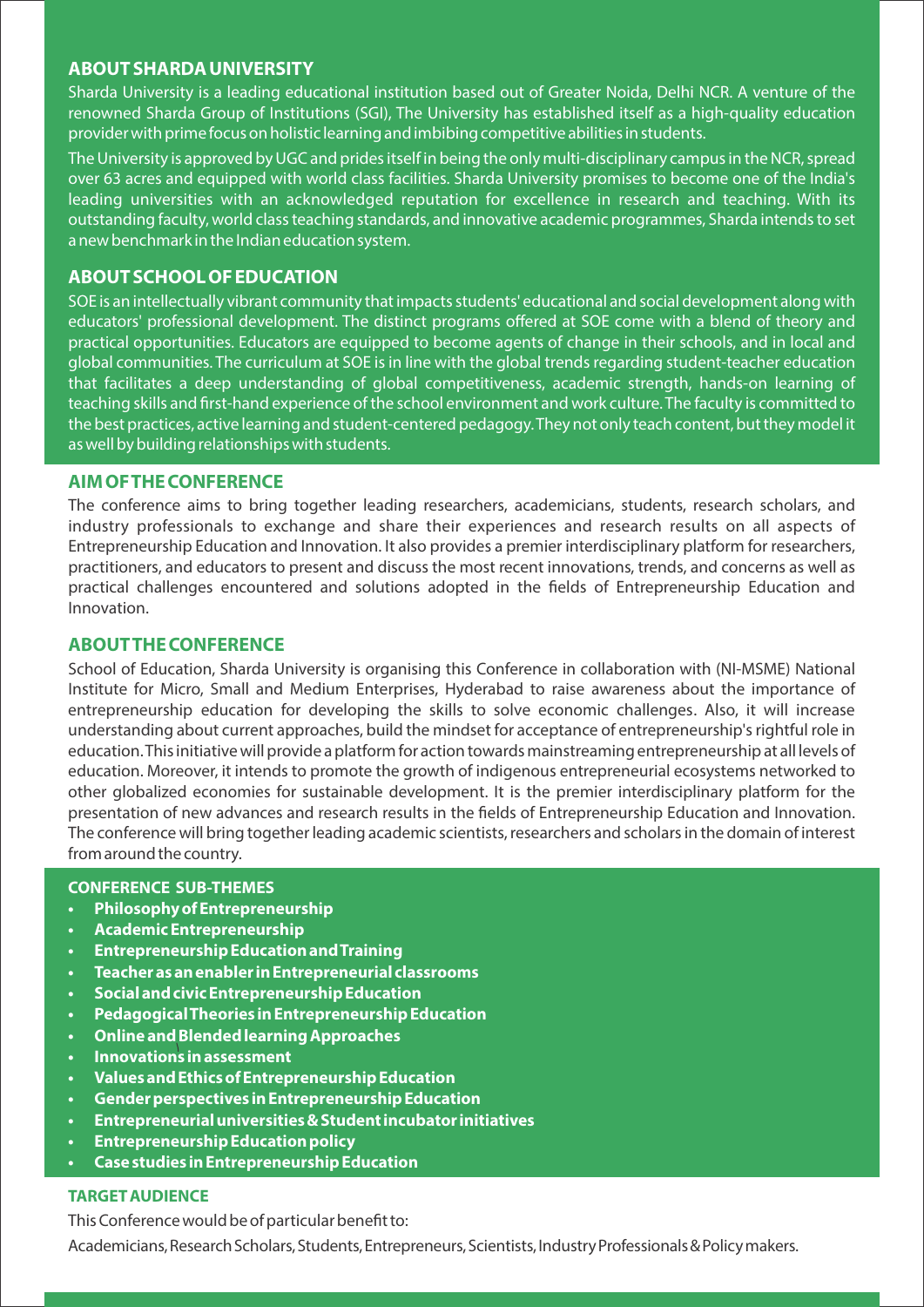#### **CALL FOR PAPERS**

Researchers, students and practitioners are invited to submit research-based papers linked with the conference theme. Authors are encouraged to contribute high quality research contributions describing original and unpublished results related to the conference theme. Submit your abstract / full paper to-**nceeisd21@gmail.com** Selected full papers will be considered for publication in the form of chapter in a book with ISBN number under the book title **'Entrepreneurship Education & Innovation for Sustainable Development'**

#### **ABSTRACT/FULL PAPER SUBMISSION GUIDELINES**

- All abstracts/ Full Papers should be submitted to-nceeisd21@gmail.com
- Respective sub-theme of the Conference should be mentioned when submitting abstracts.
- Submitted abstracts/papers must NOT have been drawn from abstracts/papers previously presented, scheduled for presentation, published, or accepted for publication; and if under review, they must NOT appear in print before the 2021conference.
- A separate cover page, setting out the full names of each author, their position, institution, postal address, email and phone numbers must accompany each abstract.
- The abstract should be saved as MS Word doc. file and named "Name –Sub-theme".
- Abstracts should comprise no more than 500 words excluding references and full paper must not exceed 3000- 4000 words.
- References, figures and tables are to be included in the word limit.
- Abstracts must be in Times New Roman, 12 point, 1.5 line spacing and in single-spacing with block paragraphs.

| <b>REGISTRATION FEE</b>                                                     |                                                   | <b>Within India (Rs)</b> |
|-----------------------------------------------------------------------------|---------------------------------------------------|--------------------------|
| Delegates from Industry                                                     |                                                   | $1,000/-$                |
| Delegates from Academics/R&D Org.                                           |                                                   | $700/-$                  |
| Research Scholar (Ph.D & M.Phil)                                            |                                                   | $500/-$                  |
| Students (UG & PG)                                                          |                                                   | $300/-$                  |
| <b>PAYMENT ACCOUNT DETAILS</b>                                              |                                                   |                          |
| Bank Name: <b>Axis Bank</b>                                                 | Branch Name: Alpha Commercial Belt, Greater Noida |                          |
| Account Holder Name: Sharda University (A Unit of Sharda Educational Trust) |                                                   |                          |
| Account No.: 912010034708496                                                | Branch Code: 000624                               |                          |
| IFSC Code: UTIB0000624                                                      | MICR Code: 110211054                              | SWIFT Code: AXISINBB624  |

**REGISTRATION LINK: https://forms.gle/C1sxcnb1VHfqRrcV8**

#### **IMPORTANT DATES**

**2, August**, 2021 Submission of Abstract **5, August**, 2021 Notification of Acceptance of Abstract **16, August**, 2021 Submission of full Paper **21, August**, 2021 Notification of Acceptance of full Paper

#### **CHIEF PATRONS**

**Shri. P. K. Gupta** Hon. Chancellor, Sharda University

**Shri. Y.K. Gupta** Hon. Pro- Chancellor, Sharda University

**Mr. Prashant Gupta** Executive Director, Sharda University

#### **PATRONS**

**Dr. Sibaram Khara** Vice - Chancellor, Sharda University **Mr. Ashok Kumar Singh**  Registrar, Sharda University